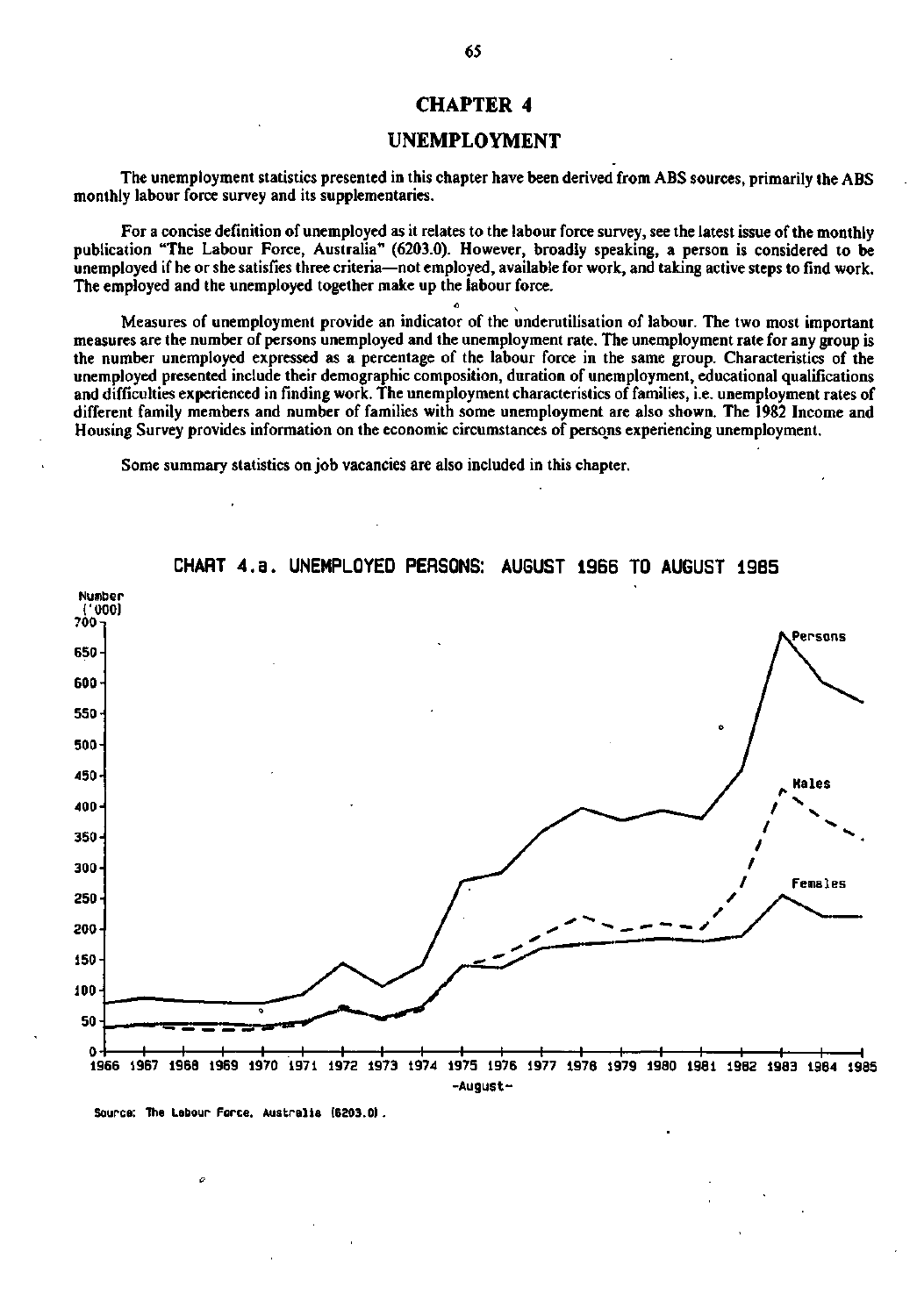|        |                                  | Males                            |       |                                  | <b>Females</b>                   |       | Persons                          |                                  |                   |  |
|--------|----------------------------------|----------------------------------|-------|----------------------------------|----------------------------------|-------|----------------------------------|----------------------------------|-------------------|--|
| August | Looking for<br>full-time<br>work | Looking for<br>part-time<br>work | Total | Looking for<br>full-time<br>work | Looking for<br>part-time<br>work | Total | Looking for<br>full-time<br>work | Looking for<br>part-sime<br>work | <b>Total</b>      |  |
|        |                                  |                                  |       | <b>NUMBER ('000)</b>             |                                  |       |                                  |                                  |                   |  |
| 1975   | 122.5                            | 16.3                             | 138.8 | 93.0                             | 46.6                             | 139.7 | 215.5                            | 62.9                             | 278.4             |  |
| 1976   | 142.7                            | 13.9                             | 156.6 | 94.I                             | 42.0                             | 136.1 | 236.8                            | 55.9                             | 292.7             |  |
| 1977   | 168.5                            | 21.6                             | 190.1 | 114.8                            | 54.4                             | 169.2 | 283.3                            | 76.0                             | 359.3             |  |
| 1978   | 207.9                            | 14.3                             | 222.2 | 126.5                            | 49.6                             | 176.1 | 334.4                            | 63.9                             | 398.3             |  |
| 1979   | 184.0                            | 13.5                             | 197.5 | 131.8                            | 48. I                            | 179.9 | 315.8                            | 61,7                             | 377.5             |  |
| 1980   | 193.9                            | 15.7                             | 209.6 | 140.7                            | 44.2                             | 184.9 | 334.6                            | 59.9                             | 394.5             |  |
| 1981   | 187.8                            | 12.7                             | 200.4 | 135.9                            | 44.2                             | 180.1 | 323.7                            | 56.9                             | 380.6             |  |
| 1982   | 250.4                            | 21.3                             | 271.7 | 137.2                            | 52.5                             | 189.7 | 387.6                            | 73.8                             | 461.4             |  |
| 1983   | 409.5                            | 20.2                             | 429.7 | 197.9                            | 59.3                             | 257.1 | 607.4                            | 79.5                             | 686.8             |  |
| 1984   | 359.0                            | 22.5                             | 381.5 | 165.1                            | 57.9                             | 223.1 | 524.2                            | 80.5                             | 604.6             |  |
| 1985   | 324.5                            | 23.7                             | 348.1 | 162.4                            | 60.7                             | 223.0 | 486.8                            | 84.3                             | 571.2             |  |
|        |                                  |                                  |       |                                  | UNEMPLOYMENT RATE (per cent)     |       |                                  |                                  |                   |  |
| 1975   | 3.2                              | 9.7                              | 3.5   | 6.3                              | 6.8                              | 6.5   | 4. I                             | 7.3                              | 4.6               |  |
| 1976   | 3.7                              | 7.5                              | 3.9   | 6.4                              | 5.7                              | 6.2   | 4.5                              | 6.1                              | $\frac{4.7}{5.7}$ |  |
| 1977   | 4.4                              | 10.5                             | 4.7   | 7.5                              | 7.1                              | 7.4   | 5.3                              | 7.8                              |                   |  |
| 1978   | 5.4                              | 6.4                              | 5.5   | 8.3                              | 6.2                              | 7.6   | 6.2                              | 6.2                              | $6.2$<br>5.9      |  |
| 1979   | 4.7                              | 6.2                              | 4.8   | 8.6                              | 6.0                              | 7.7   | 5.8                              | 6.0                              |                   |  |
| 1980   | 4.9                              | 7.0                              | 5.0   | 8.7                              | 5.1                              | 7.4   | 6.0                              | 5.5                              | 5.9               |  |
| 1981   | 4.7                              | 5.4                              | 4.7   | 8.3                              | 5.0                              | 7.2   | 5.7                              | 5.1                              | 5.6               |  |
| 1982   | 6.2                              | 8.1                              | 6.3   | 8,4                              | 5.8                              | 7.5   | 6.8                              | 6.3                              | 6.7               |  |
| 1983   | 10.1                             | 7.7                              | 9.9   | 11.7                             | 6.5                              | 9.9   | 10.5                             | 6.8                              | 9.9               |  |
| 1984   | 8.7                              | 8.4                              | 8.7   | 9.6                              | 6.0                              | 8.3   | 9.0                              | 6.6                              | 8.6               |  |
| 1985   | 7,8                              | 8.6                              | 7.8   | 9.2                              | 6.0                              | 8.0   | 8.2                              | 6.5                              | 7.9               |  |

#### **TABLE 4.1. UNEMPLOYED PERSONS: WHETHER LOOKING FOR FULL-TIME OR PART-TIME WORK, AUGUST 1975 TO AUGUST 1985**

*Source:* **The Labour Force, Australia (6203.0).** 

 $\alpha$ 





**Source: The Labour Force, Australia (6203.0) .**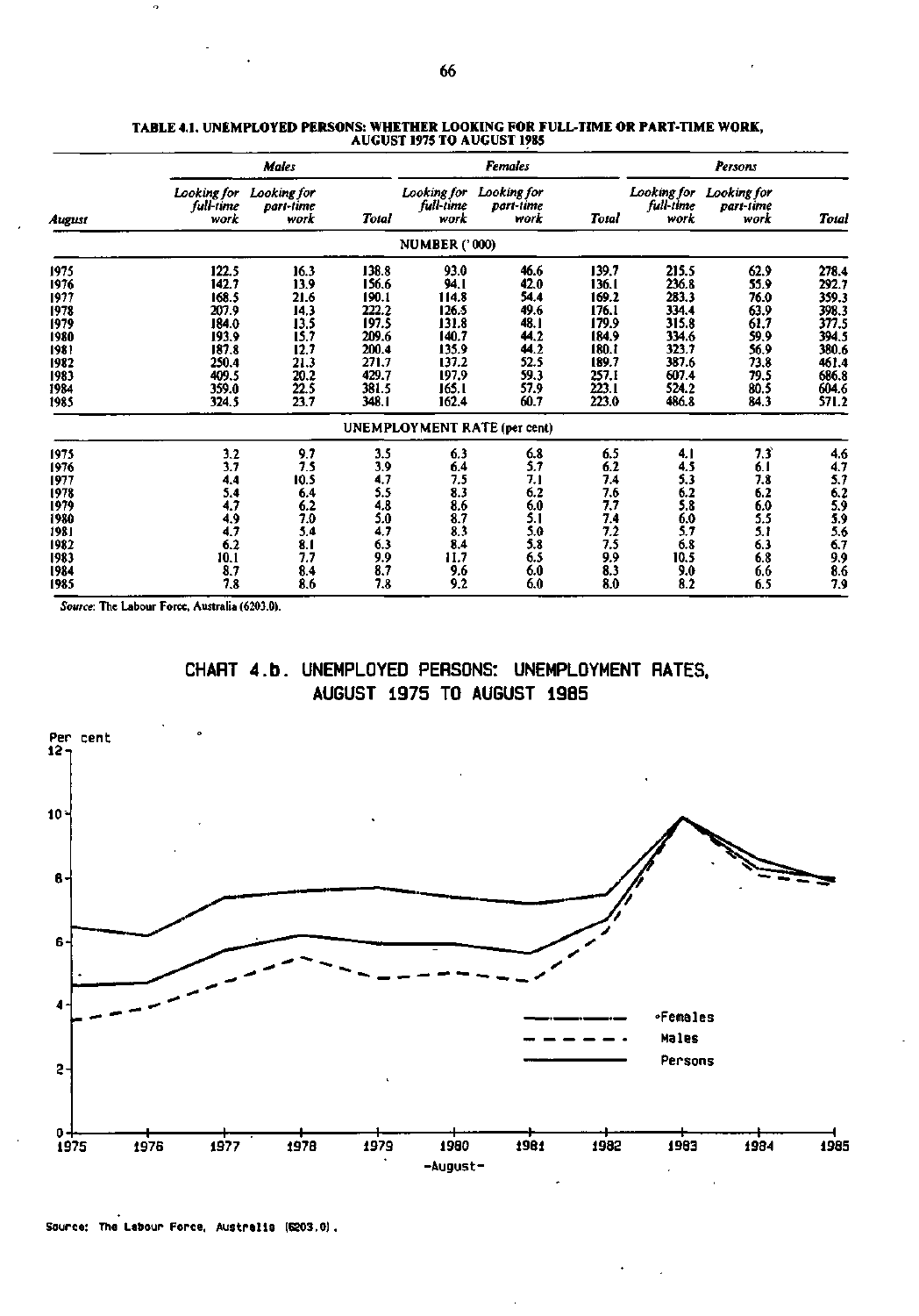|        | Age group (years) |                |           |               |       |                |                         |  |  |  |
|--------|-------------------|----------------|-----------|---------------|-------|----------------|-------------------------|--|--|--|
| August | $15 - 19$         | 20-24          | $25 - 34$ | 35-44         | 45-54 | 55 and<br>over | Total                   |  |  |  |
|        |                   | <b>MALES</b>   | I         |               |       |                |                         |  |  |  |
| 1975   | 10.8              | 5.2            | 2.4       | $2.3^{\circ}$ | 2.2   | 2.5            | 3.5                     |  |  |  |
| 1976   | 12,7              | 6.5            | $2.8\,$   | 2.3           | 2.3   | 1.9            |                         |  |  |  |
| 1977   | 15.8              | 7.2            | 3.2       | 2.9           | 2.5   | 2.5            | $\frac{3.9}{4.7}$       |  |  |  |
| 1978   | 16.4              | 8.8            | 3.9       | 3.3           | 3.3   | 3.3            | $\frac{5.5}{4.8}$       |  |  |  |
| 1979   | 14.6              | 8.4            | 3.7       | 2.4           | 2.4   | 2.7            |                         |  |  |  |
| 1980   | 14.7              | 8.5            | 3,9       | 2.5           | 2.8   | 2.9            |                         |  |  |  |
| 1981   | 11.2              | 8.3            | 4,1       | 2.4           | 2.8   | 3.5            | $\frac{5.0}{4.7}$       |  |  |  |
| 1982   | 16.3              | 11.2           | 5.5       | 3.6           | 3.6   | 3.3            | 6.3                     |  |  |  |
| 1983   | 23.0              | 17.3           | 9.1       | 6.0           | 5.9   | 6.5            | $\frac{9.9}{8.7}$       |  |  |  |
| 1984   | 22.1              | 14.3           | 7.6       | 5.0           | 5.7   | 5.7            |                         |  |  |  |
| 1985   | 19.3              | 12.5           | 7.1       | 4.4           | 4.9   | 6.7            | 7.8                     |  |  |  |
|        |                   | <b>FEMALES</b> |           |               |       |                |                         |  |  |  |
| 1975   | 15.1              | 6.9            | 5.5       | 4.5           | 3.6   | ۰              | 6.5                     |  |  |  |
| 1976   | 15.8              | 6.3            | 5.1       | 4.0           | 3,2   | ۰              | 6.2                     |  |  |  |
| 1977   | 20.3              | 3.0            | 5.3       | 4.5           | 3.2   |                | $7.4$<br>$7.6$<br>$7.7$ |  |  |  |
| 1978   | 17.2              | 9.6            | 6.4       | 4.2           | 4.0   | 2.5            |                         |  |  |  |
| 1979   | 20.4              | 8.0            | 6.5       | 4.2           | 3.8   | ۰              |                         |  |  |  |
| 1980   | 18.7              | 9.1            | 5.7       | 4.3           | 3.4   | 2.2            | $7,4$<br>$7,2$<br>$7,5$ |  |  |  |
| 1981   | 17.0              | 8.7            | 6.3       | 4.4           | 3.1   | 2.2            |                         |  |  |  |
| 1982   | 17.0              | 8.8            | 6.9       | 4.8           | 3.6   | 2.7            |                         |  |  |  |
| 1983   | 22.2              | 11.5           | 9.5       | 6.8           | 4,8   | 2.5            | 9.9                     |  |  |  |
| 1984   | 19.7              | 10.3           | 7.0       | 5.6           | 4.6   | 2.6<br>₿       | 8.3                     |  |  |  |
| 1985   | 17.1              | 10.5           | 7.5       | 5.3           | 4.4   | 2.7            | 8.0                     |  |  |  |
|        |                   | <b>PERSONS</b> |           |               |       |                |                         |  |  |  |
| 1975   | 12.9              | 5.9            | 3.4       | 3.1           | 2.7   | 2.3            | $4.6$<br>$4.7$          |  |  |  |
| 1976   | 14.2              | 6.4            | 3.6       | 2.9           | 2.6   | 2.0            |                         |  |  |  |
| 1977   | 18.0              | 7.6            | 3,9       | 3.5           | 2.7   | 2.3            | 5.7                     |  |  |  |
| 1978   | 16.8              | 9,1            | 4.7       | 3.6           | 3.5   | 3.1            | $6.2$<br>$5.8$<br>$5.9$ |  |  |  |
| 1979   | 17.3              | 8.2            | 4.6       | 3.1           | 2.9   | 2.5            |                         |  |  |  |
| 1980   | 16.6              | 8.7            | 4.6       | 3.2           | 3.0   | 2.7            |                         |  |  |  |
| 1981   | 13.9              | 8.5            | 4.9       | 3.1           | 2.9   | 3.2            | 5.6                     |  |  |  |
| 1982   | 16.6              | 10.2           | 6.0       | 4,0           | 3.6   | 3.1            | $6.7$<br>9.9            |  |  |  |
| 1983   | 22.6              | 14.7           | 9.2       | 6.3           | 5.5   | 5.5            |                         |  |  |  |
| 1984   | 21.0              | 12.5           | 7.4       | 5.3           | 5.3   | 5.0            | 8.6                     |  |  |  |
| 1985   | 18.2              | 11.6           | 7.3       | 4.7           | 4.7   | 5.7            | 7.9                     |  |  |  |

 $\ddot{\phantom{a}}$ 

#### **TABLE 4.2. UNEMPLOYED PERSONS, UNEMPLOYMENT RATES, BY AGE, AUGUST 1975 TO** AUGUST **1985 (Per cent)**

*Source: The Labour Force, Australia* **(6203.0)**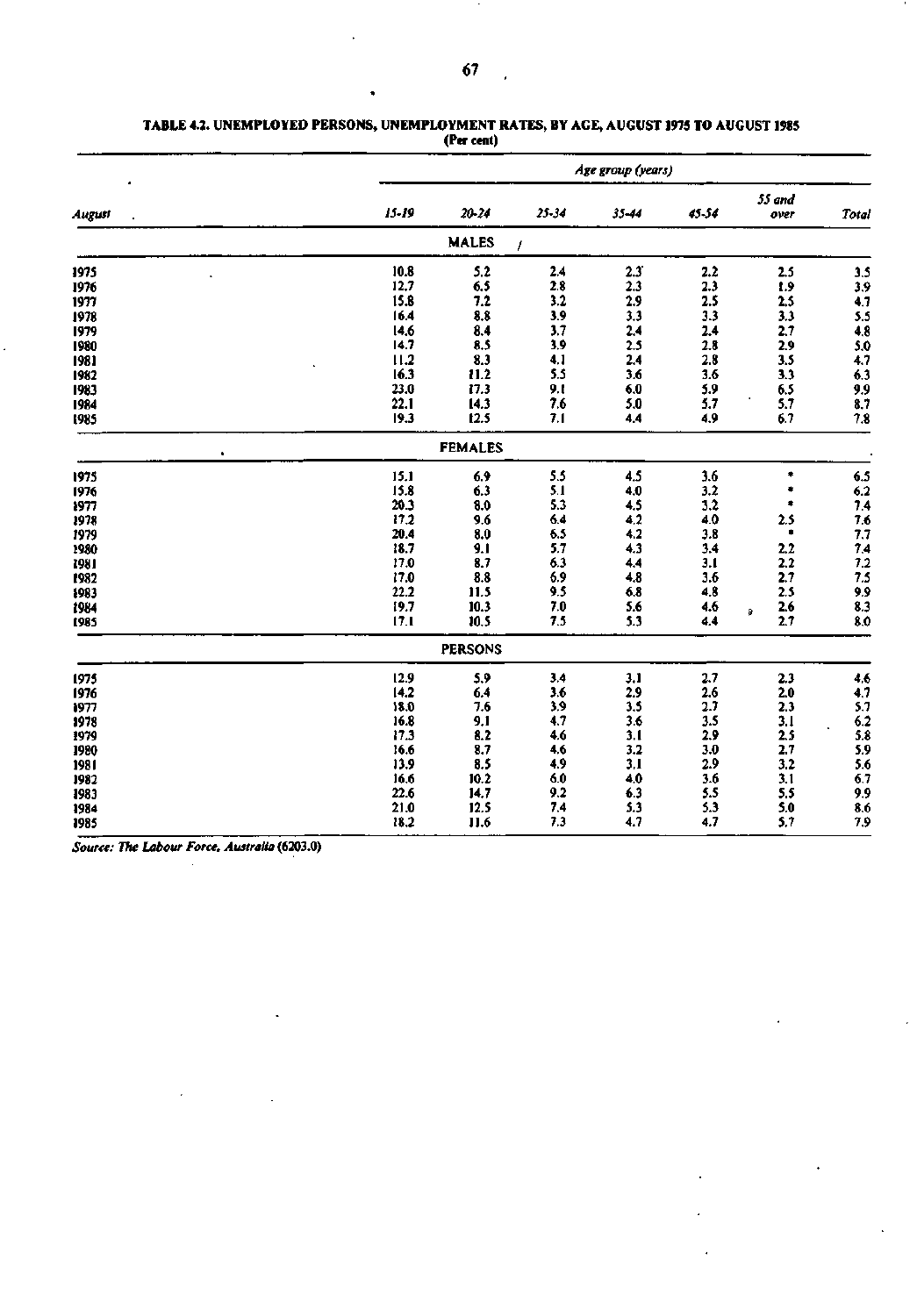

**CHART 4.C. UNEMPLOYED PERSONS. BY AGE. AUGUST 1975 TO AUGUST 1985** 

Source: The Labour Force. Australia (6203.0)

| <b>TABLE 4.3. UNEMPLOYED PERSONS: BIRTHPLACE BY AGE, AUGUST 1985</b> |  |  |  |
|----------------------------------------------------------------------|--|--|--|
|----------------------------------------------------------------------|--|--|--|

| $\Lambda$                  |              | Number unemployed ('000)      |         |              | Unemployment rate (per cent) |         |
|----------------------------|--------------|-------------------------------|---------|--------------|------------------------------|---------|
|                            | <b>Males</b> | <b>Females</b>                | Persons | <b>Males</b> | <b>Females</b>               | Persons |
|                            |              | BORN IN AUSTRALIA             |         |              |                              |         |
| Total                      | 244.2        | 163.9                         | 408.1   | 7.5          | 7.8                          | 7.6     |
| Looking for full-time work | 225.3        | 119.1                         | 344.4   | 7.4          | 9,1                          | 7.9     |
| Looking for part-time work | 18,9         | 44.8                          | 63.7    | 8.7          | 5.7                          | 6.3     |
| Aged 15-19                 | 64.5         | 53.6                          | 118.2   | 19.2         | 16.8                         | 18.0    |
| Aged 20 and over           | 179.6        | 110.3                         | 289.9   | 6.2          | 6.2                          | 6.2     |
| 20-24                      | 57.9         | 40.9                          | 98.9    | 11.8         | 10.2                         | 11.1    |
| 25-34                      | 61.8         | 39.1                          | 100.8   | 6,7          | 7.1                          | 6.8     |
| 35-44                      | 25.5         | 20.4                          | 46.0    | 3.6          | 4.5                          | 4.0     |
| 45-54                      | 17.3         | 8.1                           | 25.4    | 3.8          | 3.1                          | 3.5     |
| 55 and over                | 17,1         |                               | 18.8    | 5.0          |                              | 4.1     |
| Aged 15-64                 | 243.3        | 163.8                         | 407.1   | 7.6          | 7.9                          | 7,7     |
|                            |              | <b>BORN OUTSIDE AUSTRALIA</b> |         |              |                              |         |
| <b>Total</b>               | 104.0        | 59.I                          | 163.1   | 8.8          | 8.7                          | 8.8     |
| Looking for full-time work | 99.2         | 43.3                          | 142.4   | 8.8          | 9.5                          | 9.0     |
| Looking for part-time work | 4.8          | 15.9                          | 20.7    | 8.1          | 7.0                          | 7.2     |
| Aged 15-19                 | 9.5          | 8.0                           | 17.5    | 20.0         | 19.4                         | 19.7    |
| Aged 20 and over           | 94.5         | 51.1                          | 145.6   | 8.3          | 8.0                          | 8.2     |
| $20 - 24$                  | 16.2         | 9.7                           | 25.8    | 15.4         | 11.6                         | 13.7    |
| 25-34                      | 24.3         | 15.9                          | 40.2    | 8.8          | 8.6                          | 8.7     |
| $35 - 44$                  | 20.8         | 14.5                          | 35.3    | 6.0          | 6.8                          | 6.3     |
| 45-54                      | 17.2         | 8.4                           | 25.6    | 6.9          | 7.0                          | 6.9     |
| 55 and over                | 16.1         | ٠                             | 18.6    | 10.4         | ۰                            | 9.6     |
| Aged 15-64                 | 103.3        | 58.9                          | 162.2   | 8.8          | 8.7                          | 8.8     |

*Source: The Labour Force, Australia, August 1985* (6203.0).

**68**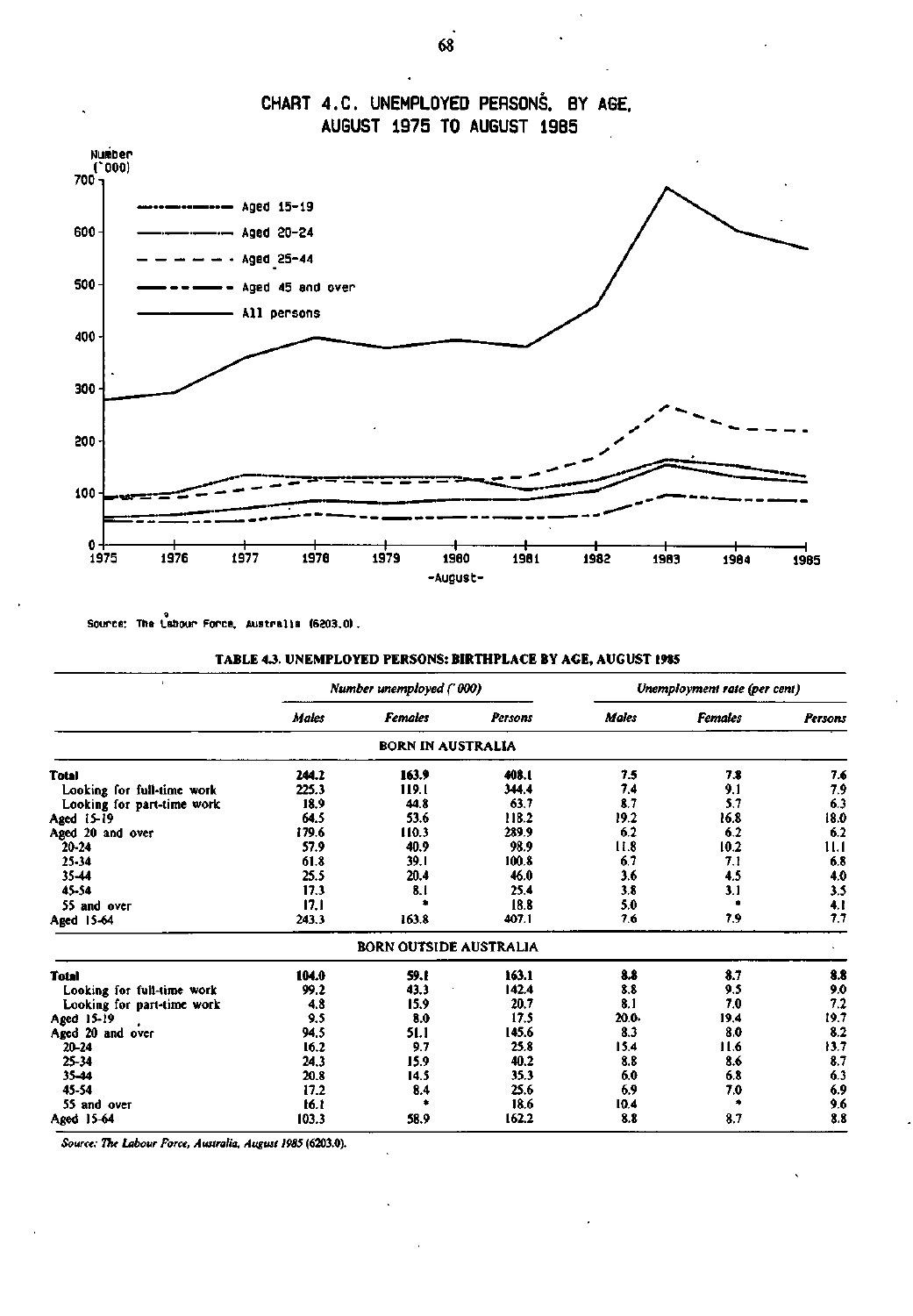|                                    |       |       |       |       |       | August  |       |       |       |       |       |
|------------------------------------|-------|-------|-------|-------|-------|---------|-------|-------|-------|-------|-------|
| Duration of<br>unemployment(weeks) | 1975  | 1976  | 1977  | 1978  | 1979  | 1980    | 1981  | 1982  | 1983  | 1984  | 1985  |
|                                    |       |       |       |       |       | $-000-$ |       |       |       |       |       |
| Under 2                            | 25.6  | 29.0  | 17.9  | 39.5  | 33.4  | 32.0    | 33.9  | 38.6  | 32.4  | 34.2  | 38.7  |
| 2 and under 4                      | 57.7  | 45.7  | 48.2  | 45.3  | 42.9  | 43.9    | 41.5  | 58.2  | 49.7  | 56.9  | 55.4  |
| 4 and under 8                      | 65.6  | 51.3  | 65.7  | 55.6  | 52.0  | 55.7    | 58.4  | 72,4  | 73.9  | 64.1  | 57.3  |
| 8 and under 13                     | 46.6  | 48.9  | 58.8  | 47.4  | 44.3  | 43.1    | 45.9  | 52.3  | 65.9  | 58.9  | 47.5  |
| 13 and under 26                    | 37.4  | 45.0  | 62.5  | 70.0  | 61.7  | 62.2    | 52.8  | 61.2  | 103.1 | 80.5  | 78.0  |
| 26 and under 39                    | 25.4  | 36.I  | 49.1  | 63.6  | 61.0  | 65.5    | 53.2  | 73.3  | 123.5 | 95.1  | 88.0  |
| 39 and under 52                    | 7.6   | 11.9  | 12.2  | 15.2  | 14,1  | 13.7    | 15.0  | 17.8  | 49.6  | 26.3  | 29.7  |
| under 65<br>52 and                 | 7.0   | 11.6  | 18.8  | 23.0  | 24,7  | 23.0    | 23.4  | 25.7  | 61.3  | 46.9  | 41.2  |
| under 104<br>65 and                | 5.4   | 13.3  | 26.2  | 19.0  | 19.8  | 19.5    | 15.8  | 18.6  | 43.3  | 49.2  | 30.6  |
| 104 and over                       |       |       |       | 19.6  | 23.7  | 35.8    | 40.8  | 43.4  | 84.2  | 92.5  | 104.7 |
| <b>Total</b>                       | 278.4 | 292.7 | 359.3 | 398.3 | 377.5 | 394.5   | 380.6 | 461.4 | 686.8 | 604.6 | 571.2 |
|                                    |       |       |       |       |       | —weeks— |       |       |       |       |       |
| Average duration-                  |       |       |       |       |       |         |       |       |       |       |       |
| Mean                               | 12.7  | 17.5  | 20.9  | 26.2  | 28.4  | 32.0    | 34.9  | 32.6  | 41.4  | 45.5  | 49.5  |
| Median                             | 7     | 10    | 12    | 13    | 14    | 15      | 13    | 13    | 26    | 26    | 26    |

**TABLE 4.4. UNEMPLOYED PERSONS: DURATION OF UNEMPLOYMENT, AUGUST 1975 TO AUGUST 1985** 

*Source: The Labour Force, Australia* **(6203.0).** 

**CHART 4.d. UNEMPLOYED PERSONS: AVERAGE DURATION OF UNEMPLOYMENT AND AGE. AUGUST 1975 TO AUGUST 1985** 



**N0TE: Estimates for average duration of unemployment refer to current periods of unemployment, not completed periods Source: The Labour Force. Australia (6203.0).**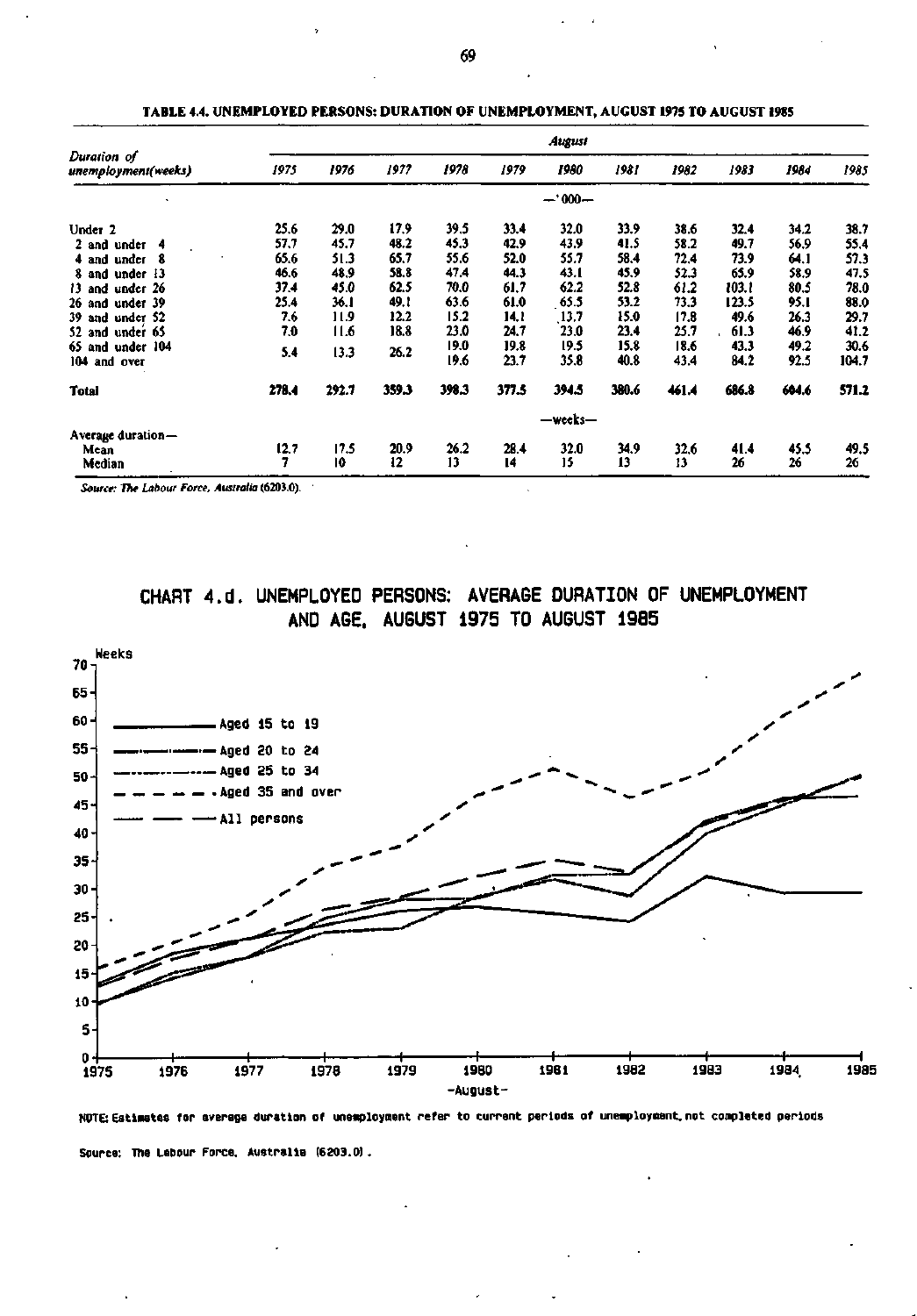

# **CHART 4.e. UNEMPLOYED PERSONS : DURATION OF UNEMPLOYMENT, AUGUST 1975 TO AUGUST 1985**

**Source: The Labour Force. Australia (6203.0) .**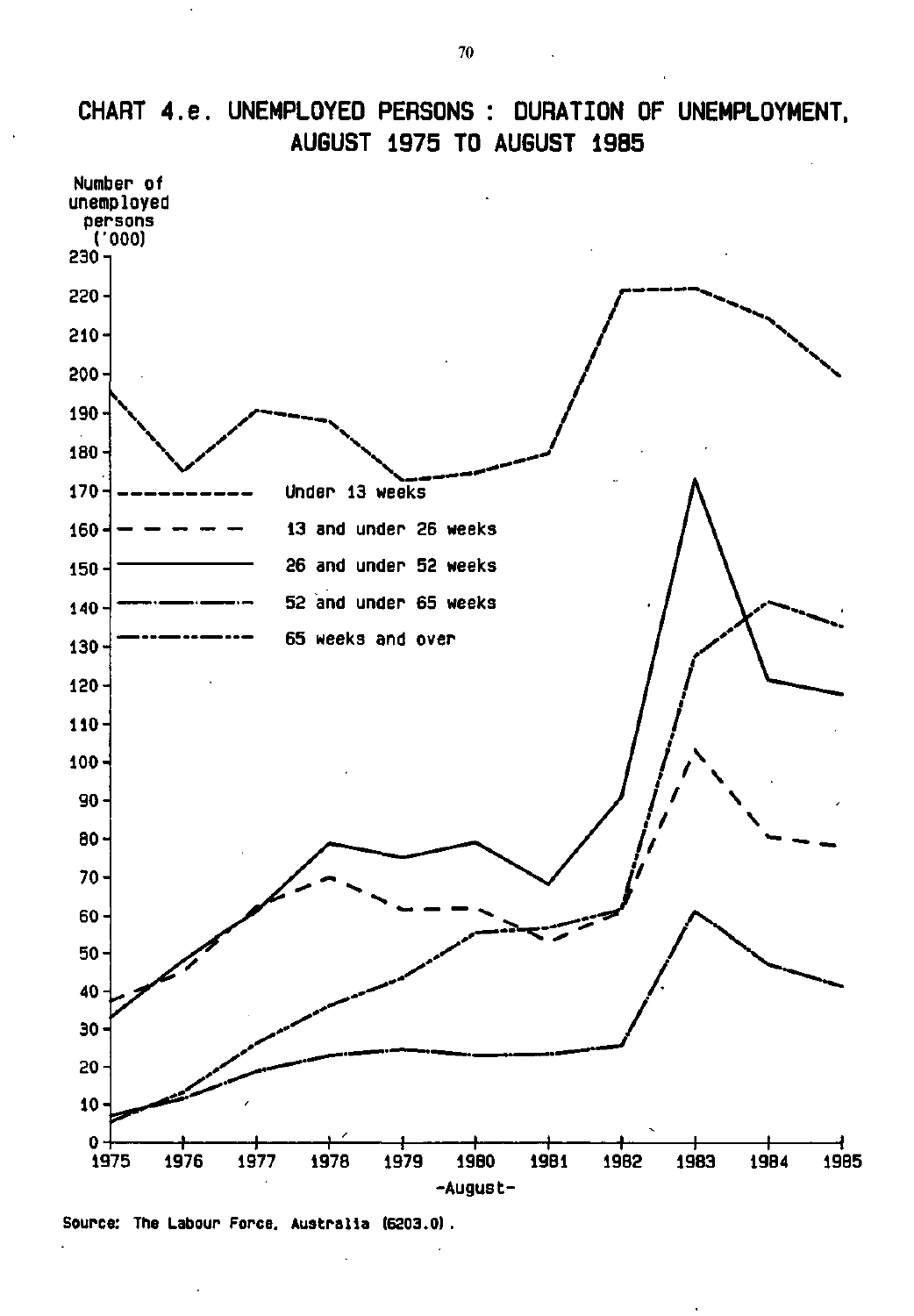### **TABLE 4.5. UNEMPLOYED PERSONS: INDUSTRY AND OCCUPATION OF LAST FULL-TIME JOB, AUGUST 1985**

|                                                                         |              | Number ('000)  |         | Unemployment rate (per cent) |                |                      |  |  |
|-------------------------------------------------------------------------|--------------|----------------|---------|------------------------------|----------------|----------------------|--|--|
| ٠.                                                                      | <b>Males</b> | <b>Females</b> | Persons | Males                        | <b>Females</b> | Persons              |  |  |
| Had worked full-time. for two weeks or more in the last two years 201.8 |              | 100.4          | 302.2   | 4.7                          | 3.8            | 4.3                  |  |  |
| Industry division or subdivision-                                       |              |                |         |                              |                |                      |  |  |
| Agriculture, forestry, fishing and hunting                              | 16.2         | 4.9            | 21.0    | 5.1                          | 4.2            | 4.8                  |  |  |
| Agriculture and services to agriculture                                 | 13.1         | 4.1            | 17.2    | 4.4                          | 3.7            | 4.2                  |  |  |
| Mining                                                                  | 3.7          | ٠              | 4.2     | 3.9                          | ٠              | 3.9                  |  |  |
| Manufacturing                                                           | 50.1         | 15.1           | 65.2    | 5.8                          | 4.8            | 5.6                  |  |  |
| Food, beverages and tobacco                                             | 8.3          | 3.7            | 12.0    | 6.5                          | 6.4            | 6.5                  |  |  |
| Metal products                                                          | 10.6         | ٠              | 11.5    | 6.2                          | ۰              | 5.8                  |  |  |
| Other manufacturing                                                     | 31.2         | 10.5           | 41.7    | 5.6                          | 4.5            | 5.3                  |  |  |
| Electricity, gas and water                                              | ٠            |                | ۰       | ۰                            | ۰              | ٠                    |  |  |
| Construction                                                            | 28.0         | ٠              | 29.4    | 6.4                          | ٠              | 5.9                  |  |  |
| Wholesale and retail trade                                              | 39.7         | 30.8           | 70.5    | 5.0                          | 5.1            | 5.1                  |  |  |
| Wholesale trade                                                         | 11.9         | 3.7            | 15.6    | 3.9                          | 3.2            | 3.7                  |  |  |
| Retail trade                                                            | 27.8         | 27.1           | 54.9    | 5.7                          | 5.6            | 5.7                  |  |  |
| Transport and storage                                                   | 13.6         | ۰              | 15.7    | 4.1                          | ۰              | 4.0                  |  |  |
| Communication                                                           | ٠            | ٠              | ٠       | ٠                            | ۰              | ٠                    |  |  |
| Finance, property and business services                                 | 9.2          | 7.2            | 16.4    | 2.5                          | 2.3            | 2.4                  |  |  |
| Public administration and defence                                       | 9.9          | 5.2            | 15.1    | 4.7                          | 4. I           | 4.5                  |  |  |
| Community services                                                      | 8.3          | 16.9           | 25.2    | 1.9                          | 2.3            | 2.1                  |  |  |
| Recreation, personal and other services                                 | 18.0         | 15.9           | 33.9    | 8.9                          | 6.1            | 7.3                  |  |  |
| Occupation group-                                                       |              |                |         |                              |                |                      |  |  |
| Professional, technical, etc.                                           | 5.3          | 6.6            | 11.9    | 0.9                          | 1.4            | 1.1                  |  |  |
| Administrative, executive, and managerial                               | 6.8          | ۰              | 9.7     | 1.8                          | ۰              | 2.1                  |  |  |
| <b>Clerical</b>                                                         | 7.9          | 29.5           | 37.4    | 2.4                          | 3.2            | 3.0                  |  |  |
| Sales                                                                   | 17.0         | 17.8           | 34.9    | 5.6                          | 5.3            | 5.4                  |  |  |
| Farmers, fisherpersons, timbergetters, etc.                             | 18.3         | 4.6            | 22.9    | 5.0                          | 4.I            | 4.8                  |  |  |
| Miners, quarryworkers, etc.                                             | ۰            | ۰              | ٠       | ٠                            | ۰              | ۰                    |  |  |
| Transport and communication                                             | 13.2         | ۰              | 14.0    | 4.4                          | ۰              | 4.0                  |  |  |
| Tradespersons, production-process workers and labourers, n,e,c, 114.1   |              | 18.1           | 132.2   | 6.5                          | 7.4            | 6.6                  |  |  |
| Service, sport and recreation                                           | 17.1         | 19.9           | 37.0    | 6.9.                         | 4.6            | 5.4                  |  |  |
| Other(a)                                                                | 142.7        | 116.7          | 259.4   | ٠.                           | ٠.             | $\ddot{\phantom{1}}$ |  |  |
| Looking for first job                                                   | 45.8         | 41.1           | 86.9    | . .                          |                | $\ddot{\phantom{0}}$ |  |  |
| Looking for full-time work                                              | 34.3         | 25.9           | 60.2    | ٠.                           | . .            | . .                  |  |  |
| Other                                                                   | 96.9         | 75.6           | 172.5   | $\ddot{\phantom{1}}$         | ٠.             | $\ddot{\phantom{1}}$ |  |  |
| Stood down                                                              | 3.6          | 5.9            | 9.6     | $\ddotsc$                    | ۰.             | $\ddot{\phantom{1}}$ |  |  |
| Total                                                                   | 348.1        | 223.0          | 571.2   | 7.8                          | 8.0            | 7.9                  |  |  |

(a) Had never worked for two weeks or more in a full-time job or had not done so in the last two years. Industry and occupation were not obtained for these persons.

*Source: The Labour Force, Australia, August 1985* (6203.0).

#### **TABLE 4.6. UNEMPLOYED PERSONS(a): REASON FOR LEAVING LAST JOB, JULY 1980 TO JULY 1985**

|                                           | July<br>1980 | June<br>1981 | July<br>1982 | July<br>1983 | July<br>1984 | July<br>1985 |       |  |  |
|-------------------------------------------|--------------|--------------|--------------|--------------|--------------|--------------|-------|--|--|
| Reason for leaving<br>last full-time job- | —per cent—   |              |              |              |              |              |       |  |  |
| Retrenched/lost job                       | 45.9         | 41.0         | 43.8         | 56.5         | 49.5         | 40.9         | 110.2 |  |  |
| Unsatisfactory work arrangements          | 13,4         | 14.9         | 14.3         | 94           | 12.2         | 15.1         | 40.7  |  |  |
| Own ill health or injury                  | 7.0          | 7.2          | 5.5          | 5.7          | 4,6          | 6,1          | 16.5  |  |  |
| Job was temporary or seasonal             | 14.5         | 15.3         | 13.9         | 11.2         | 15.9         | 17.7         | 47.6  |  |  |
| To return to studies                      | 2.4          |              | 3.2          | 1.6          | 1.8          | 2.5          | 6.7   |  |  |
| To marry/have children/look after family  | 3.2          | 2.3          | 3.1          | 2.3          | 2.8          | 2.7          | 7.2   |  |  |
| Moved house/spouse transferred            | 4.6          | 5.8          | 5.7          | 4.8          | 4.5          | 4.2          | 11.3  |  |  |
| Travel/take a holiday                     | 2.9          | 4.5          | 3.1          | 2.5          | $\mathbf{L}$ | 2.5          | 6.6   |  |  |
| Other                                     | 6.2          | 7.6          | 7.5          | 5.9          | 7.0          | 8.4          | 22.8  |  |  |
| <b>Total</b>                              | 100.0        | 100.0        | 100.0        | 100.0        | 100.0        | 100.0        | 269.6 |  |  |

(a) Includes wage and salary earners in their last full-time job and who finished working in that job during the two years prior to the survey.

*Source: Job Search Experience of Unemployed Persons, Australia, July 1985* (6222.0).

 $\mathbf{I}$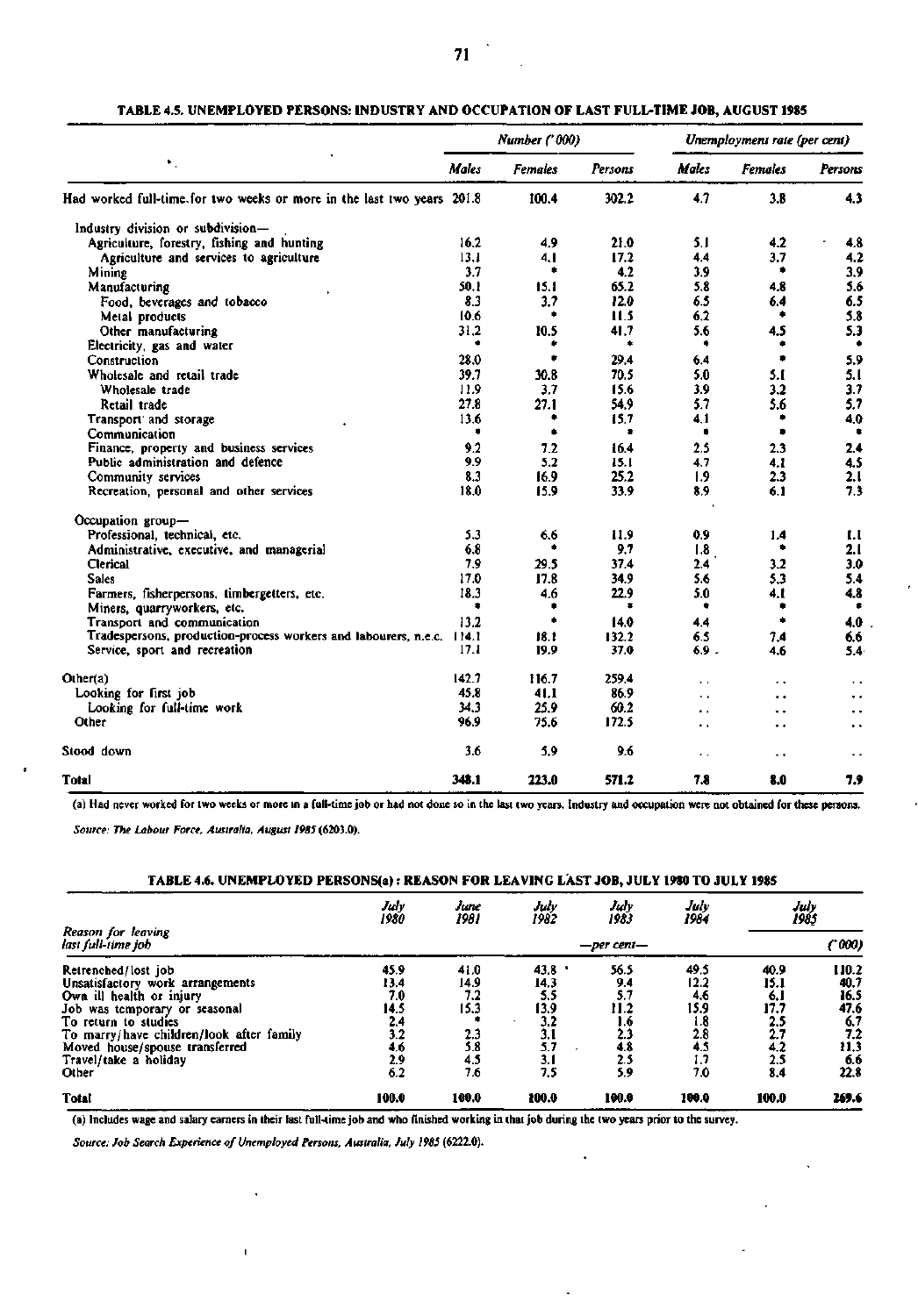

## **CHART 4.f. UNEMPLOYED PERSONS (a): REASONS FOR LEAVING LAST JOB, JULY 1978 TO JULY 1985**

**(a) Includes wage and salary earners In their last full-tine job and who finished working In that job during the two years prior to the survey, (b) June figure.** 

**Source: Job Search Experience of Unemployed Persons. Australia. July 1985 (6222.0).** 

|                                                                                                                                   |                                | <b>JULY 1985</b>           |                               |                            |                                |                     |                     |                      |
|-----------------------------------------------------------------------------------------------------------------------------------|--------------------------------|----------------------------|-------------------------------|----------------------------|--------------------------------|---------------------|---------------------|----------------------|
|                                                                                                                                   | Looking for full-time work     | Looking for part-time work |                               |                            |                                |                     |                     |                      |
|                                                                                                                                   | Males                          | <b>Females</b>             |                               | Persons                    | <b>Males</b><br><b>Females</b> |                     | Persons             |                      |
| Active steps taken to find work                                                                                                   | $-.000-$                       |                            | (Per cent)                    |                            | $-1000-$                       |                     | (Per cent)          |                      |
| Registered with the CES and-<br>Took no other active steps<br>Contacted prospective employers<br>Took other active steps<br>Total | .5.8<br>268.1<br>23.8<br>297.6 | 110.2<br>8.0<br>119.9      | 7.6<br>378.2<br>31.8<br>417.6 | 1.6<br>79.9<br>6.7<br>88.3 | ۰<br>5.9<br>8.4                | 15.2<br>19.2        | 21.1<br>5.2<br>27.6 | 25.7<br>6.3<br>33.7  |
| Not registered with the CES and---<br>Contacted prospective employers<br>Took other active steps<br>Total                         | 22.4<br>25.3                   | 27.8<br>30.3               | 50.1<br>5.4<br>55.6           | 10.6<br>1.1<br>11.7        | 7.5<br>9.5                     | 38.4<br>6.4<br>44.8 | 45.9<br>8,4<br>54.3 | 56.0<br>10.3<br>66.3 |
| <b>Total</b>                                                                                                                      | 323.0                          | 150.2                      | 473.2                         | 100.0                      | 17.9                           | 64.0                | 81.9                | 100.0                |

## **TABLE 4.7. UNEMPLOYED PERSONS: ACTIVE STEPS TAKEN TO FIND WORK(a),**

(a) Steps taken during current period of unemployment.

*Source: Job Search Experience of Unemployed Persons, Australia, July 1985* (6222.0).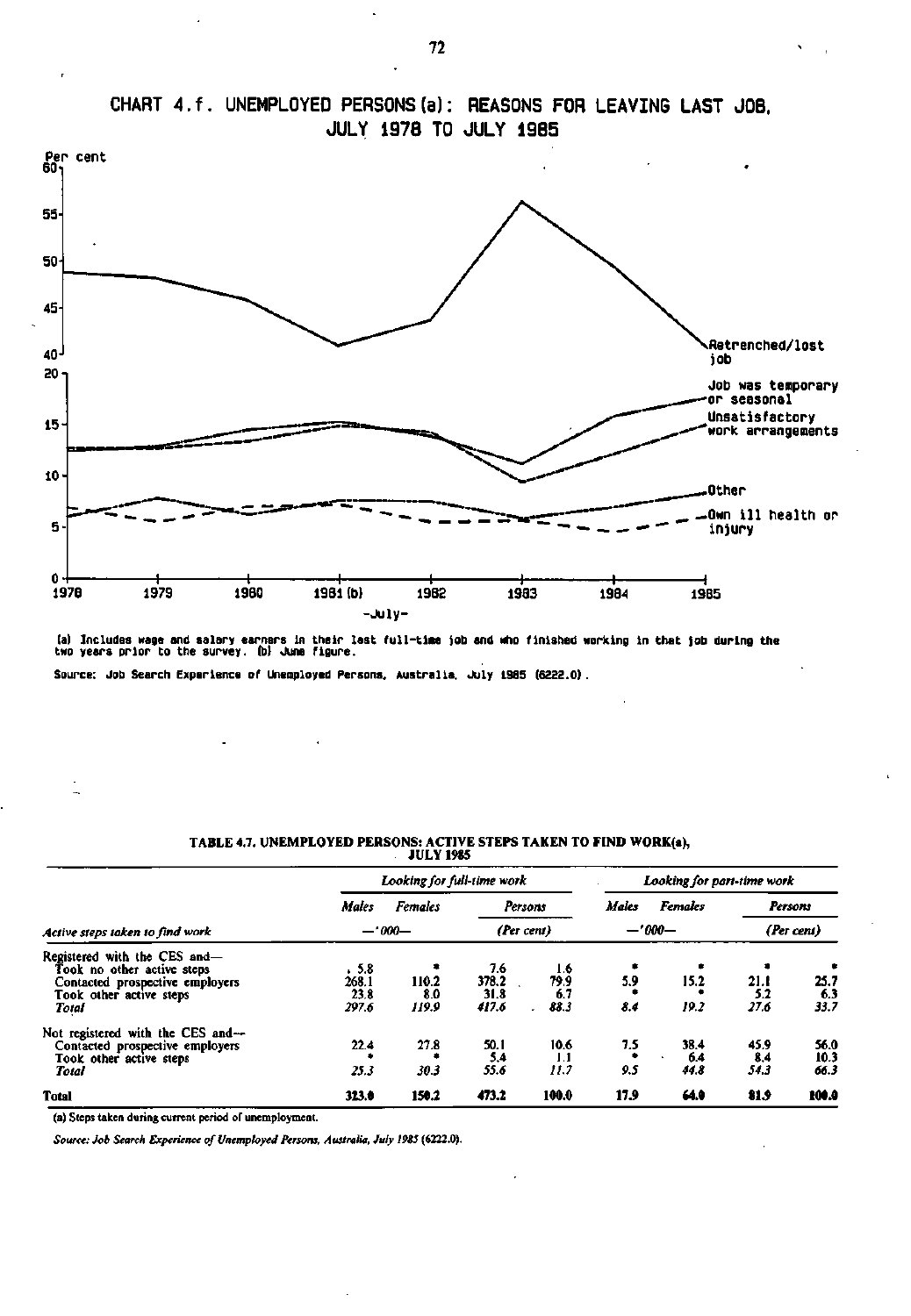#### **TABLE 4.8. PERSONS WHO LOOKED FOR WORK AT SOME TIME DURING THE YEAR ENDING FEBRUARY 1985: NUMBER OF SPELLS OF LOOKING FOR WORK AND TIME SPENT LOOKING FOR WORK DURING THE YEAR ('000)**

|                                         |                                           |                      |                       | Time spent looking for work during the year (weeks) |                       |                       |                                                      |                           |
|-----------------------------------------|-------------------------------------------|----------------------|-----------------------|-----------------------------------------------------|-----------------------|-----------------------|------------------------------------------------------|---------------------------|
| Number of spells of<br>looking for work | and<br>under 2                            | 2 and<br>under 4     | 4 and<br>under 8      | 8 and<br>under 13                                   | 13 and<br>under 26    | 26 and<br>under 52    | 52                                                   | Total                     |
|                                         |                                           |                      | <b>MALES</b>          |                                                     |                       |                       |                                                      |                           |
| One<br>Two<br>Three or more             | 34.3<br>$\ddot{\phantom{1}}$<br>n e 4     | 57.9<br>5.1          | 101.1<br>7.6<br>7.0   | 87.7<br>-9.9<br>15.0                                | 96.3<br>17.0<br>17.2  | 121.7<br>35.4<br>22.2 | 160.6<br>$\ddot{\phantom{1}}$<br>$\bullet$           | 659.6<br>74.8<br>63.8     |
| <b>Total</b>                            | 34.3                                      | 65.4                 | 115.7                 | 112.5                                               | 130.4                 | 179.2                 | 160.6                                                | 798.3                     |
|                                         |                                           |                      | <b>FEMALES</b>        |                                                     |                       |                       |                                                      |                           |
| <b>One</b><br>Two<br>Three or more      | 58.4<br>$\sim$<br>$\cdot$                 | 62.8<br>7.2          | 75.4<br>8.9<br>10.4   | 79.3<br>8.5<br>11.2                                 | 73.6<br>15.9<br>11.8  | 94.2<br>20.4<br>16.0  | 92.3<br>$\ddot{\phantom{1}}$<br>$\ddot{\phantom{1}}$ | 536.0<br>60.9<br>51.9     |
| <b>Total</b>                            | 58.4                                      | 72.3                 | 94.8                  | 99.0                                                | 101.3                 | 130.6                 | 92.3                                                 | 648.8                     |
|                                         |                                           |                      | <b>PERSONS</b>        |                                                     |                       |                       |                                                      |                           |
| One<br>Two<br>Three or more             | 92.7<br>$\ddot{\phantom{1}}$<br>$\bullet$ | 120.7<br>12.2<br>4.8 | 176.6<br>16.5<br>17.5 | 167.0<br>18.4<br>26.2                               | 169.9<br>32.9<br>29.0 | 215.9<br>55.8<br>38.2 | 252.9<br>$\ddot{\phantom{1}}$<br>$\ddot{\bullet}$    | 1,195.6<br>135.8<br>115.7 |
| <b>Total</b>                            | 92.7                                      | 137.8                | 210.5                 | 211.6                                               | 231.8                 | 309.8                 | 252.9                                                | 1,447.0                   |

*Source: Labour Force Experience. Australia. During the Year Ending February 1985* **(6206.0).** 

 $\mathbf{r}$ 

**CHART 4.g. PERSONS WHO LOOKED FOR WORK AT SOME TIME DURING THE YEAR ENDING FEBRUARY 1985: WEEKS SPENT LOOKING FOR WORK DURING THE YEAR AND AGE** 



**Source: Labour Force Experience. Australia. During the Year Ending February 19B5 (6206.0)**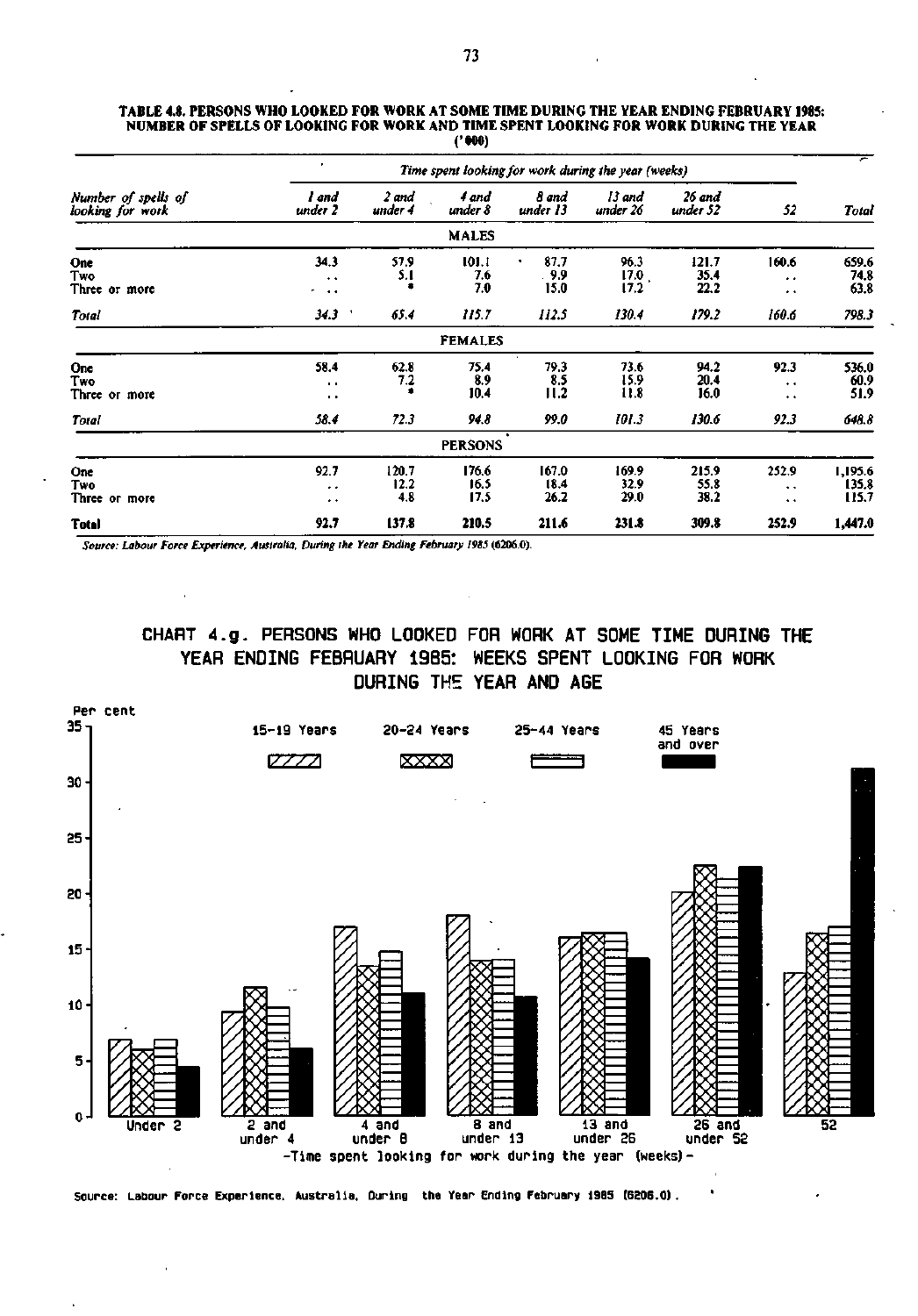

## **CHART 4.h. UNEMPLOYED PERSONS: MAIN DIFFICULTY IN FINDING WORK DURING CURRENT PERIOD OF UNEMPLOYMENT.**

la) Includes too far to travel/transport problems; and Language difficulties .

Source: Job Search Experience of Unerrployed Persons. Australia. July 1985 (6222.0).





Source: Job Search Experience of Unemployed Persons. Australia. July 1985 (6222.0).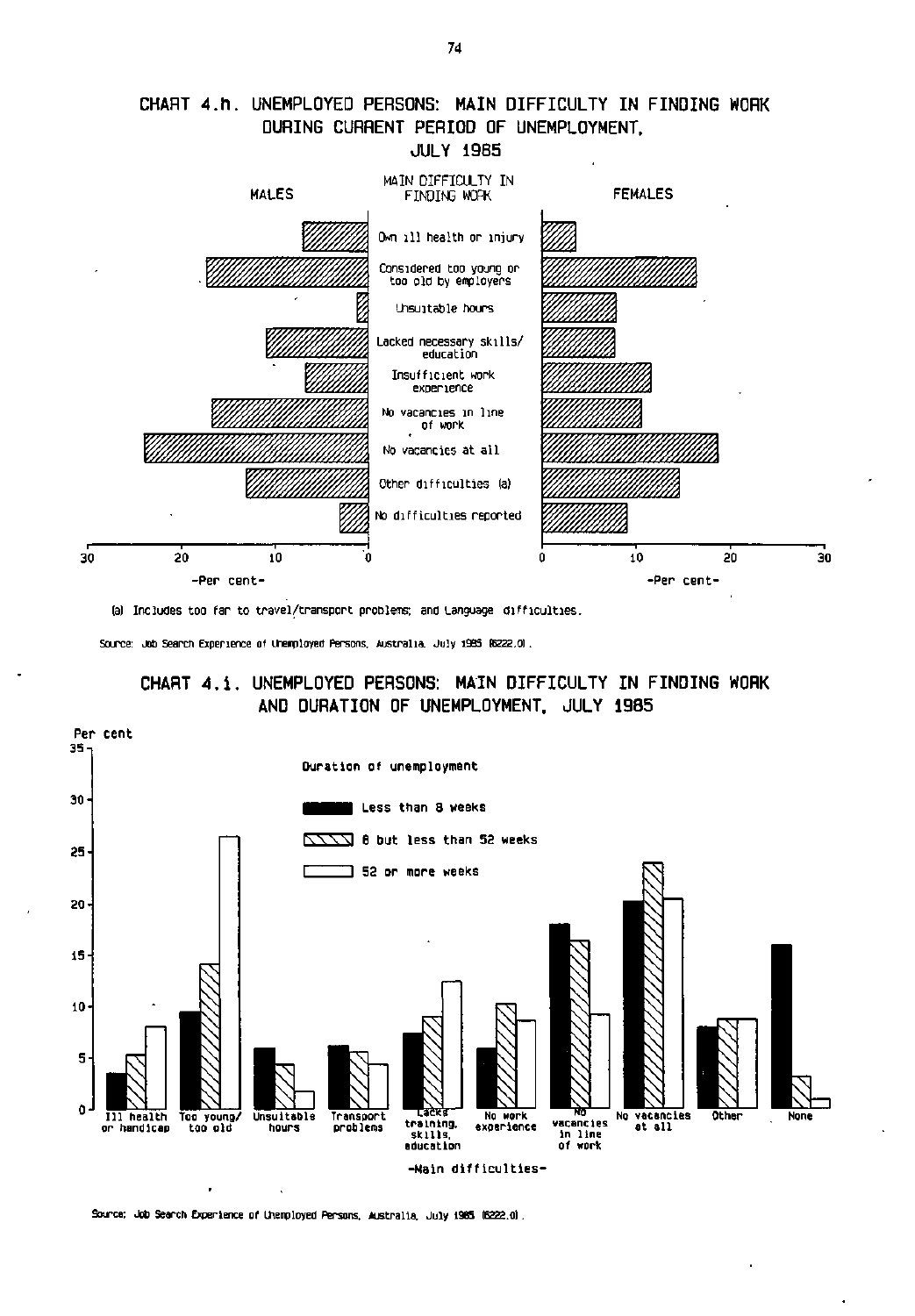|          |        | With post-school qualifications                   |                             |                                           | Without post-school qualifications                           |          |          |
|----------|--------|---------------------------------------------------|-----------------------------|-------------------------------------------|--------------------------------------------------------------|----------|----------|
| February | Degree | Trade;<br>technical<br>or<br>other<br>certificate | Total(a)                    | Attended<br>highest<br>secondary<br>level | Did not<br>attend<br>highest level<br>of secondary<br>school | Total(b) | Total(c) |
|          |        |                                                   | UNEMPLOYED ('000)           |                                           |                                                              |          |          |
| 1979     | 12.3   | 86.8                                              | 103.7                       | 60.3                                      | 276.9                                                        | 338.1    | 460.1    |
| 1980     | 15.4   | 77.9                                              | 96.9                        | 52.0                                      | 273.2                                                        | 327.1    | 442.8    |
| 1981     | 19.6   | 72.8                                              | 96.7                        | 53.2                                      | 251.9                                                        | 306.4    | 422.4    |
| t982     | 21.2   | 92.4                                              | 116.1                       | 68.7                                      | 277.9                                                        | 347.7    | 484.4    |
| 1983     | 29.5   | 175.4                                             | 212.0                       | 102.4                                     | 404.5                                                        | 509.7    | 746.7    |
| 1984     | 33.1   | 167.8                                             | 207.1                       | 102.0                                     | 394.7                                                        | 499.6    | 737.8    |
| 1985     | 23.7   | 131.4                                             | 164.9                       | 101.5                                     | 374.6                                                        | 476.8    | 673.6    |
|          |        |                                                   | UNEMPLOYMENT RATE(per cent) |                                           |                                                              |          |          |
| 1979     | 2.8    | 4.7                                               | 4.4                         | 8.0                                       | 8.4                                                          | 8.3      | 7.1      |
| 1980     | 3,5    | 4.0                                               | 4.0                         | 6,8                                       | 8.2                                                          | 8.0      | 6.7      |
| 198 I    | 3.8    | 3.6                                               | 3.7                         | 6.7                                       | 7.8                                                          | 7.5      | 6.3      |
| 1982     | 3.9    | 4.3                                               | 4.2                         | 8.2                                       | 8.7                                                          | 8.6      | 7.0      |

#### **TABLE 4.9. UNEMPLOYED PERSONS: EDUCATIONAL ATTAINMENT AND UNEMPLOYMENT RATES, FEBRUARY 1979 TO FEBRUARY 1985**

(a) Includes a small number of persons with other post-school qualifications, (a) Includes a small number of persons with other post-school qualifications. (b) Includes persons who never attended school. (c) Includes persons aged 15 to 20 years<br>still at school.

7.4 6.9 5.4

11.6 11.5 10.9

12.8 12.8 12.0

12.6 12.6 11.7

10.7 10.4 9.3

*Source: Labour Force Status and Educational Attainment, Australia, February 1985* **(623S.0).** 

5.0 5.2 3.4 7.9 7.3 5.8

**1983 1984 1985**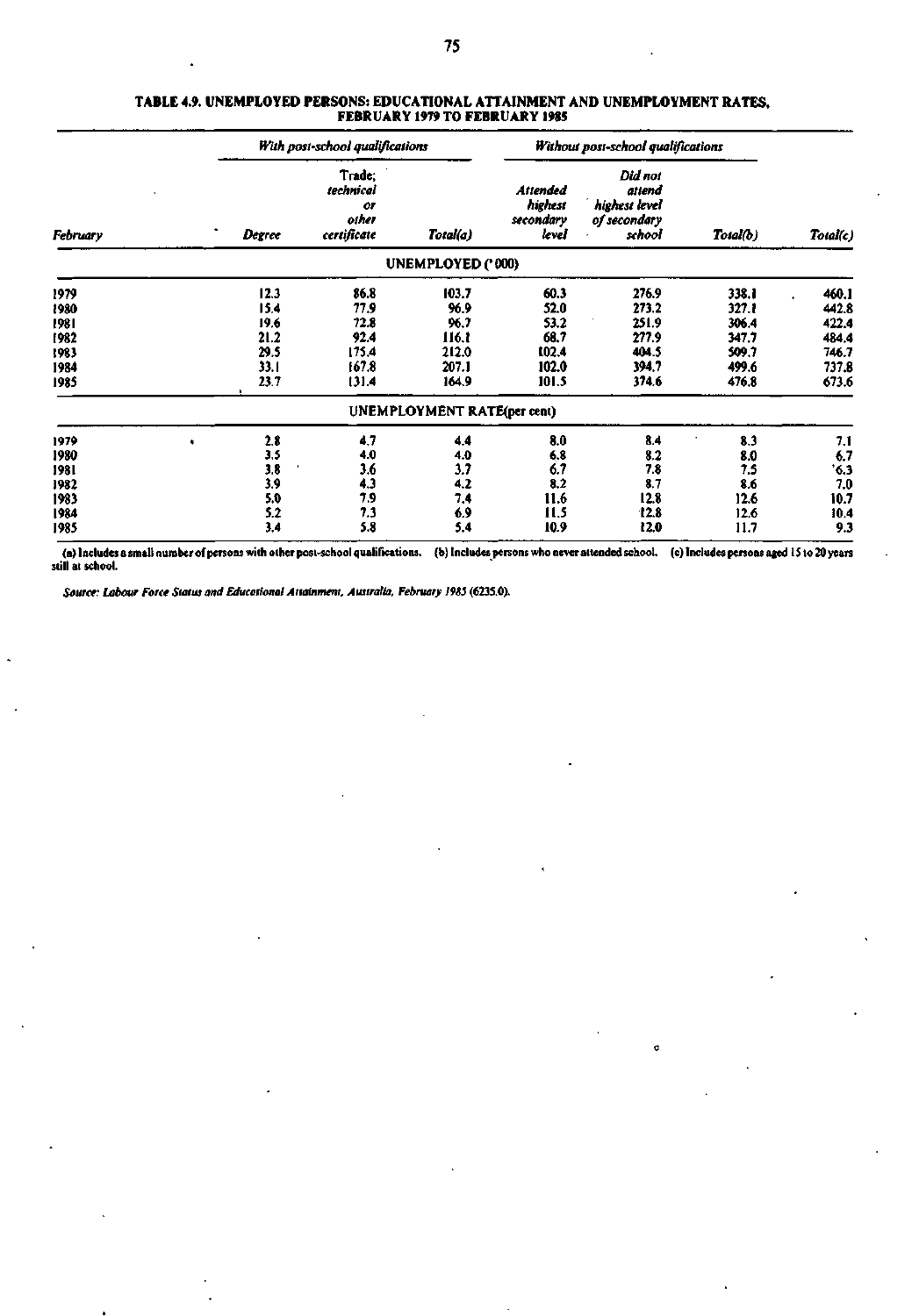## **TABLE** 4.10. **UNEMPLOYED PERSONS: EDUCATIONAL ATTAINMENT AND AGE, FEBRUARY 1985**

**('000)** 

|                                                                                                          | Age group(years) |                |                        |                      |                        |                         |                |  |  |  |
|----------------------------------------------------------------------------------------------------------|------------------|----------------|------------------------|----------------------|------------------------|-------------------------|----------------|--|--|--|
| Educational attainment                                                                                   | $15 - 19$        | $20 - 24$      | $25 - 34$              | 35-44                |                        | $45-54$ 55 and over     | Total          |  |  |  |
|                                                                                                          |                  | <b>MALES</b>   |                        | f,                   |                        | $\mathbf{t}_\mathrm{a}$ |                |  |  |  |
| With post-school qualifications(a)<br>Degree                                                             | 7.2              | 21.8           | 29.8                   | 14.4                 | 13.3                   | 7.9<br>۰                | 94.4<br>12.5   |  |  |  |
| Trade; technical or other certificate                                                                    | 5.8              | 16.5           | 24.4                   | 12.8                 | 11.2                   | 7.1                     | 77.7           |  |  |  |
| Without post-school qualifications(b)                                                                    | 79.3             | 64.0           | 62.9                   | 33.2                 | 23.7                   | 20.9                    | 284.0          |  |  |  |
| Attended highest level of secondary school available<br>Did not attend highest level of secondary school | 20.4<br>58.9     | 17.9<br>46.1   | 10.9<br>52.0           | 6.1<br>26.7          | $\bullet$<br>21.3      | ۰<br>18.0               | 60.3<br>222.9  |  |  |  |
| Left at age-<br>16 years or over                                                                         | 27.3             | 23.6           | 18.2                   | 5.7                  | ۰                      | $\bullet$               | 79.3           |  |  |  |
| 15 years or under                                                                                        | 31.7             | 22.4           | 33.8                   | 21.0                 | 18.4                   | 16.4                    | 143.7          |  |  |  |
| Still at school(c)                                                                                       | 12.0             | ٠              | $\ddot{\phantom{1}}$   | $\ddot{\phantom{0}}$ | $\ddot{\phantom{1}}$ . | $\ddot{\phantom{0}}$    | 12.0           |  |  |  |
| Total                                                                                                    | 98.6             | 85.9           | 92.7                   | 47.6                 | 37.0                   | 28.8                    | 390.4          |  |  |  |
|                                                                                                          |                  | <b>FEMALES</b> |                        |                      | $\hat{\mathbf{v}}$     |                         |                |  |  |  |
| With post-school qualifications(a)                                                                       | 6.7<br>۰         | 16.3<br>٠      | 21.2                   | 18.0                 | 6.8<br>۰               | ۰<br>۰                  | 70.6           |  |  |  |
| Degree<br>Trade; technical or other certificate                                                          | 5.7              | 11.6           | 16.0                   | 14.0                 | 5.2                    | ۰                       | 11.2<br>53.7   |  |  |  |
| Without post-school qualifications(b)                                                                    | 69.6             | 40.7           | 37.3                   | 27.4                 | 14.2                   | ٠                       | 192.8          |  |  |  |
| Attended highest level of secondary school available                                                     | 19.4             | 8.9            | 7.6                    |                      |                        | ٠                       | 41.2           |  |  |  |
| Did not attend highest level of secondary school<br>Left at $a$ ge $-$                                   | 50.2             | 31.8           | 29.7                   | 24.3                 | 12.3                   |                         | 151.7          |  |  |  |
| 16 years or over<br>15 years or under                                                                    | 26.2<br>24. I    | 17.8<br>14.1   | 12.3<br>17.4           | 6.2<br>18.1          | ۰<br>9.2               | ٠                       | 65.9<br>85.8   |  |  |  |
| Still at school(c)                                                                                       | 19.9             | ۰              | $\ddot{\phantom{0}}$ . | $\sim$               | $\sim$                 | . .                     | 19.9           |  |  |  |
| Total                                                                                                    | 96.2             | 57.0           | 58.6                   | 45.4                 | 21.0                   | 5.1                     | 283.2          |  |  |  |
|                                                                                                          |                  | <b>PERSONS</b> |                        |                      |                        |                         |                |  |  |  |
| With post-school qualifications(a)                                                                       | 13.9             | 38.1           | 51.0                   | 32.4                 | 20.1                   | 9.4                     | 164.9          |  |  |  |
| Degree                                                                                                   |                  | 7.1            | 8.7                    |                      |                        | ۰                       | 23.7           |  |  |  |
| Trade: technical or other certificate                                                                    | 11.5             | 28. I          | 40.4                   | 26.8                 | 16.4                   | 8.2                     | 131.4          |  |  |  |
| Without post-school qualifications(b)                                                                    | 149.0            | 104.7          | 100.3                  | 60.6                 | 37.9                   | 24.4                    | 476.8          |  |  |  |
| Attended highest level of secondary school available<br>Did not attend highest level of secondary school | 39.8<br>109.2    | 26.8<br>77.9   | 18.6<br>81.7           | 9.1<br>51.0          | 33.5                   | 21.3                    | 101.5<br>374,6 |  |  |  |
| Left at $age-$                                                                                           |                  |                |                        |                      |                        | ٠                       |                |  |  |  |
| 16 years or over                                                                                         | 53.4<br>55.7     | 41.4<br>36.5   | 30.5<br>51.2           | 11.9<br>39.I         | 5.9<br>27.6            | 19.3                    | 145.2<br>229.4 |  |  |  |
| 15 years or under                                                                                        |                  |                |                        |                      |                        |                         |                |  |  |  |
| Still at school(c)                                                                                       | 31.8             |                | $\ddot{\phantom{0}}$   | . .                  |                        | $\ddot{\phantom{0}}$    | 31.8           |  |  |  |
| Total                                                                                                    | 194.8            | 142.8          | 151.3                  | 93.0                 | 58.0                   | 33.8                    | 673.6          |  |  |  |

(a) Includes persons with other post-school qualifications. (b) Includes persons who never attended school. (c) Aged 15 to 20 years only.

*Source: Labour Force Status and Educational Attainment, Australia, February 1985* **(6235.0).** 

 $\ddot{\mathbf{Q}}$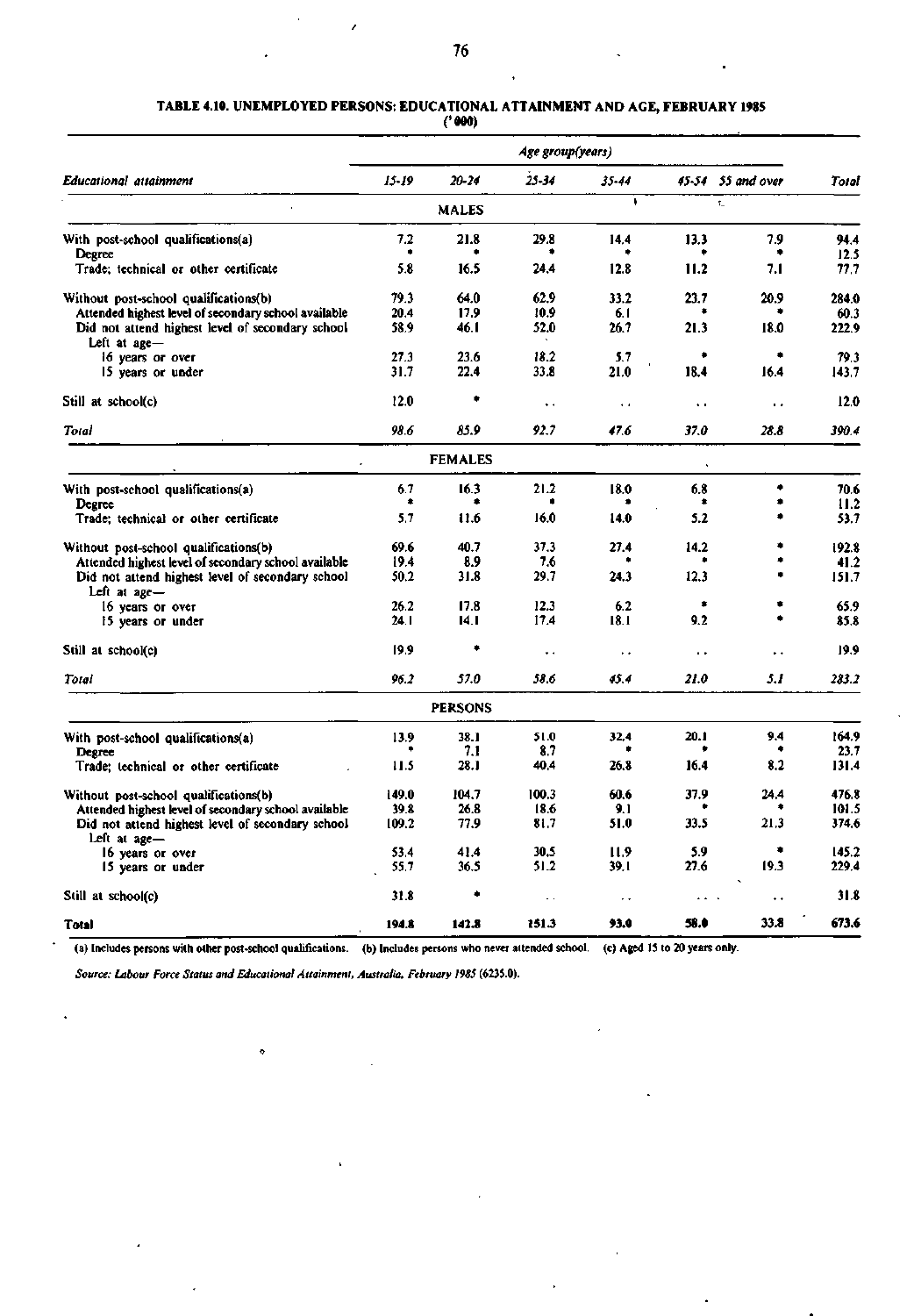|                                              |       | None employed                                   |       |       | One employed                                          |       |      | Two or more employed                                  |      | Total |                                                       |       |
|----------------------------------------------|-------|-------------------------------------------------|-------|-------|-------------------------------------------------------|-------|------|-------------------------------------------------------|------|-------|-------------------------------------------------------|-------|
|                                              |       | Two or<br>One un- more un-<br>employed employed |       |       | Two or<br>One un- more un-<br>Total employed employed |       |      | Two or<br>One un- more un-<br>Total employed employed |      |       | Two or<br>One un- more un-<br>Total employed employed | Total |
| Married-couple<br>families<br>With dependent | 86.4  | 19.8                                            | 106.2 | 110.9 | 8.9                                                   | 119.8 | 78.2 | 6.1                                                   | 84.3 | 275.4 | 34.8                                                  | 310.2 |
| children present                             | 55.3  | 11.7                                            | 67.0  | 71.8  | 5.7                                                   | 77.5  | 48.8 | 3.7                                                   | 52.5 | 175.8 | $-21.2$                                               | 197.0 |
| Without dependent<br>children present        | 31.1  | 8.1                                             | 39.1  | 39.1  | ۰                                                     | 42.3  | 29.4 | ۰                                                     | 31.8 | 99.5  | 13.7                                                  | 113.2 |
| Other families                               | 36.6  | 5.7                                             | 42.4  | 24.3  | ۰                                                     | 26.5  | 5.9  | ٠                                                     | 6.5  | 66.8  | 8.6                                                   | 75.4  |
| With dependent<br>children present           | 22.0  | ۰                                               | 24.8  | 9.2   | ٠                                                     | 10.5  | ٠    | ٠                                                     | ۰    | 33.9  | 4.4                                                   | 38.3  |
| Without dependent<br>children present        | 14.6  | ۰                                               | 17.6  | 15.1  | ۰                                                     | 16.0  | ۰    | ٠                                                     | 3.5  | 33.0  | 4.2                                                   | 37.1  |
| All families                                 | 123.0 | 25.6                                            | 148.6 | 135.2 | 11.1                                                  | 146.3 | 84.1 | 6.7                                                   | 90.7 | 342.2 | 43.4                                                  | 385.6 |
| With dependent<br>children present           | 77,4  | 14.5                                            | 91.8  | 81.0  | 7.0                                                   | 88.0  | 51.4 | 4.1                                                   | 55.5 | 209.7 | 25.5                                                  | 235.2 |
| Without dependent<br>children present        | 45.7  | 11.1                                            | 56.8  | 54.1  | 4,2                                                   | 58.3  | 32.7 | ۰                                                     | 35.3 | 132.5 | 17.8                                                  | 150.3 |

#### **TABLE 4.11. ALL FAMILIES WITH ONE OR MORE MEMBERS UNEMPLOYED: TYPE OF FAMILY AND EMPLOYMENT STATUS(a), JULY 1985 (' 000 families)**

(a) Employment status refers to persons aged 15 and over only.

*Source: Labour Force Status and Other Characteristics of Families, Australia, July 1985* **(6224.0).** 

## **CHART 4.j. UNEMPLOYED PERSONS: FAMILY STATUS. UNEMPLOYMENT RATES. JULY 1985**



**Source: Labour Force and Other Characteristics of Families. Australia. July 1985 (6224.0).**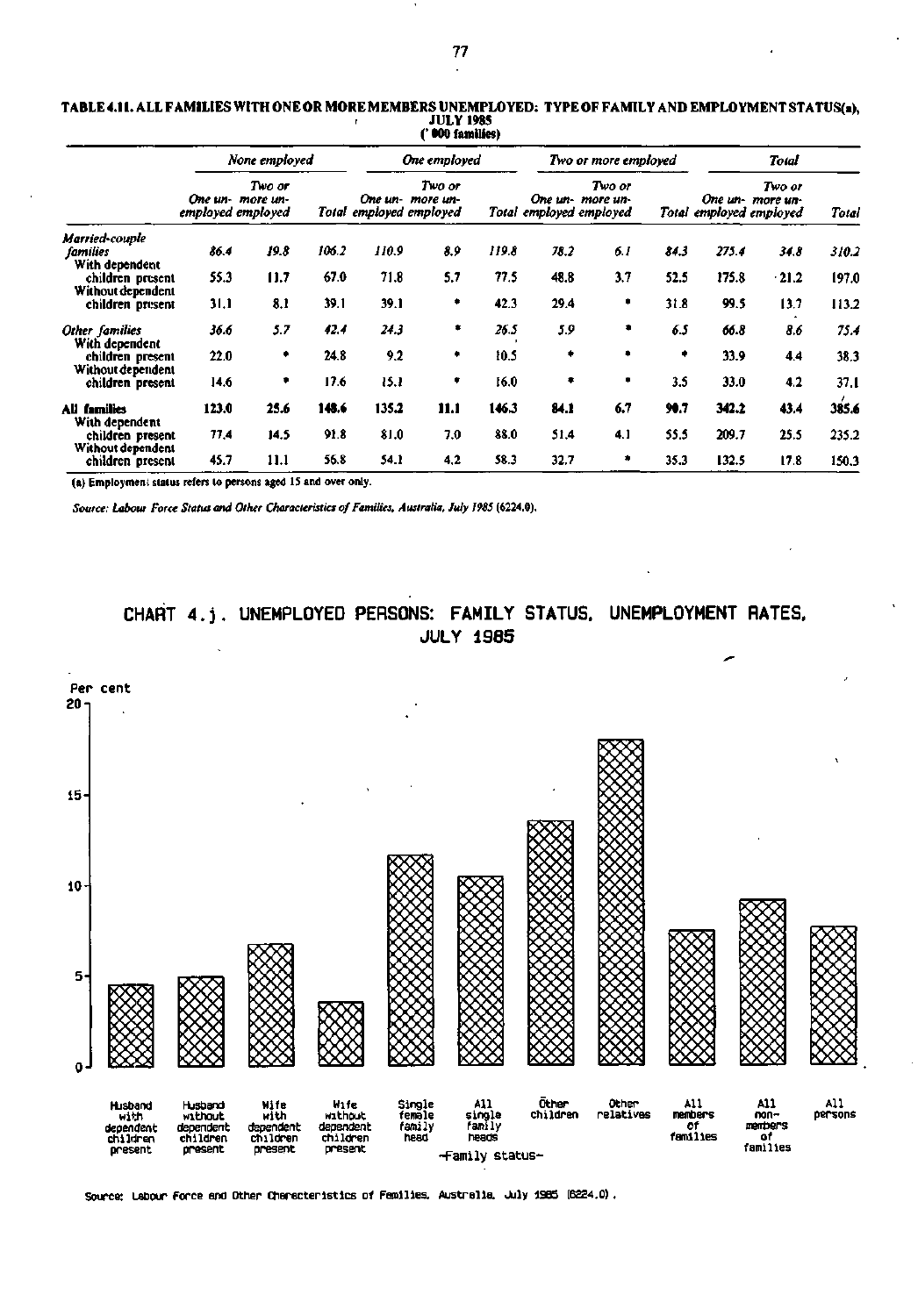| $\blacksquare$                                                                           | Duration of unemployment (weeks) |                     |                     |                     |                     |                      |                      |                        |                      |                             |  |
|------------------------------------------------------------------------------------------|----------------------------------|---------------------|---------------------|---------------------|---------------------|----------------------|----------------------|------------------------|----------------------|-----------------------------|--|
|                                                                                          | Under<br>2                       | 2 and<br>under 4    | 4 and<br>under 8    | 8 and<br>under 13   | 13 and<br>under 26  | 26 and<br>under 52   | 52 and<br>over       | Total                  | <b>Average</b>       | Median<br>duration duration |  |
|                                                                                          | $-$ '000 persons $-$             |                     |                     |                     |                     |                      |                      |                        | -weeks-              |                             |  |
| Member of a family                                                                       | 25.7                             | 41.6                | 39.2                | 37.1                | 62.6                | 92.6                 | 135.9                | 434.8                  | 50.4                 | 26                          |  |
| Husband or wife<br>With dependent children present<br>Without dependent children present | 12.4<br>89<br>3.5                | 19.6<br>13.1<br>6.5 | 18.7<br>12.9<br>5.8 | 17.8<br>11.5<br>6.3 | 30.7<br>22.2<br>8.5 | 36.8<br>25,7<br>11.2 | 75.6<br>48.8<br>26.8 | 211.7<br>143.1<br>68.6 | 57.0<br>56.2<br>58.7 | 26<br>26<br>28              |  |
| Not-married family head<br>With dependent children present                               |                                  |                     | 47                  | 43                  | 4.1                 | 5.0<br>55            | 7,2<br>4.9           | 24.4<br>16.9           | 45.3<br>41.9         | 25<br>20                    |  |
| Full-time student aged 15-20                                                             | 4.8                              | 6.5                 | 3.8                 | 4.2                 | ۰                   | 9.4                  | ۰                    | 34.8                   | 19.2                 | $\cdot$                     |  |
| Other child(a) of family head                                                            | 5.9                              | 12.2                | 13.5                | 11.2                | 22.4                | 38.6                 | 44.2                 | 148.0                  | 49.2                 | 26                          |  |
| Other relative                                                                           | ٠                                |                     | 4.0                 |                     |                     |                      | 5.6                  | 15.8                   | 50.2                 | 27                          |  |
| Not a member of a family                                                                 | 3.5                              | 7.3                 | 10.7                | 6.9                 | 12.7                | 18.3                 | 30.5                 | 89.8                   | 49.9                 | 26                          |  |
| Living alone<br>Not living alone                                                         |                                  | 4.8                 | 7,8                 | 5.0                 | 4.1<br>8.6          | 4.8<br>13.5          | 13.4<br>17.1         | 30.8<br>59.0           | 61.2<br>44.1         | 39<br>26                    |  |
| <b>Total</b>                                                                             | 29.2                             | 48.9                | 49.9                | 44.0                | 75.2                | 110.9                | 166.4                | 524.6                  | 50.3                 | 26                          |  |

#### **TABLE 4.12. FAMILY STATUS OF UNEMPLOYED PERSONS: DURATION OF UNEMPLOYMENT, JULY 1985**

**(a) Aged IS and over.** 

L

*Source: Labour Force Status and Other Characteristics of Families, Australia, July I9S5* **(6224.0).**